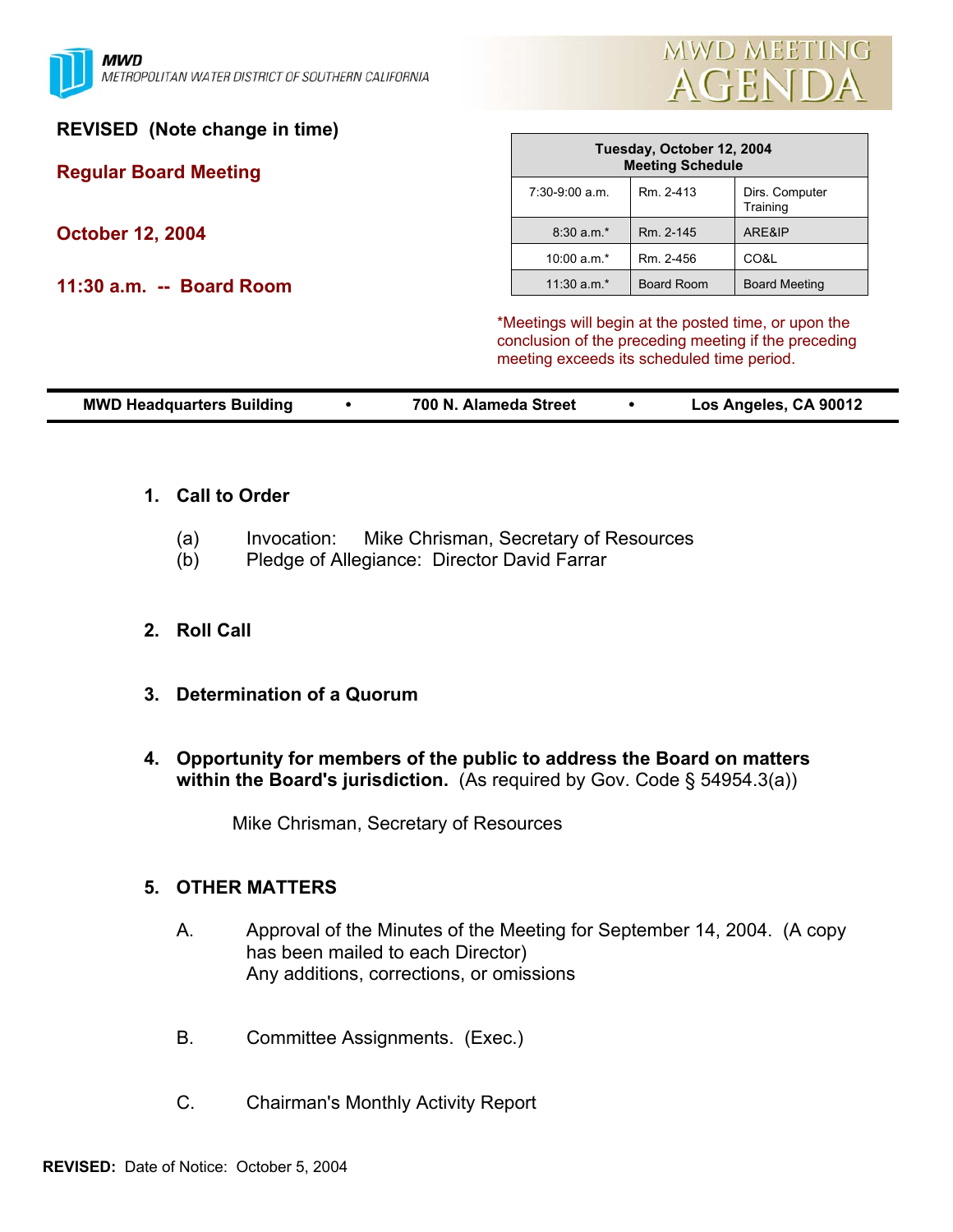### **6. DEPARTMENT HEADS' REPORTS**

- A. Chief Executive Officer's Reports:
	- i. Oral report on Colorado River matters
	- ii. Oral report on Bay-Delta and State Water Project matters. (LC&P, WPQ&R)
	- iii. Chief Executive Officer's summary of Metropolitan's activities for the month of September
- B. General Counsel's summary of Legal Department activities for the month of September
- C. General Auditor's summary of activities for the month of September
- D. Ethics Officer's summary of activities for the month of September

## **7. ORAL REPORTS OF STANDING COMMITTEES**

- 7-1 Executive Committee (Phillip J. Pace, Chair)
- 7-2 Asset, Real Estate and Infrastructure Policy (Randy A. Record, Chair)
- 7-3 Budget, Finance and Investment (John M. Mylne, III, Chair)
- 7-4 Communications, Outreach and Legislation (Anthony R. Fellow, Chair)
- 7-5 Engineering and Operations (Bill D. Wright, Chair)
- 7-6 Legal, Claims and Personnel (David D. De Jesus, Chair)
- 7-7 Water Planning, Quality and Resources (William G. Luddy, Chair)

## **8. CONSENT CALENDAR ITEMS — ACTION**

8-1 Grant conditional approval for annexation of  $47<sup>th</sup>$  Fringe Area to Western Municipal Water District and Metropolitan; and adopt resolution of intention to impose water standby charge. (Exec. 9/28)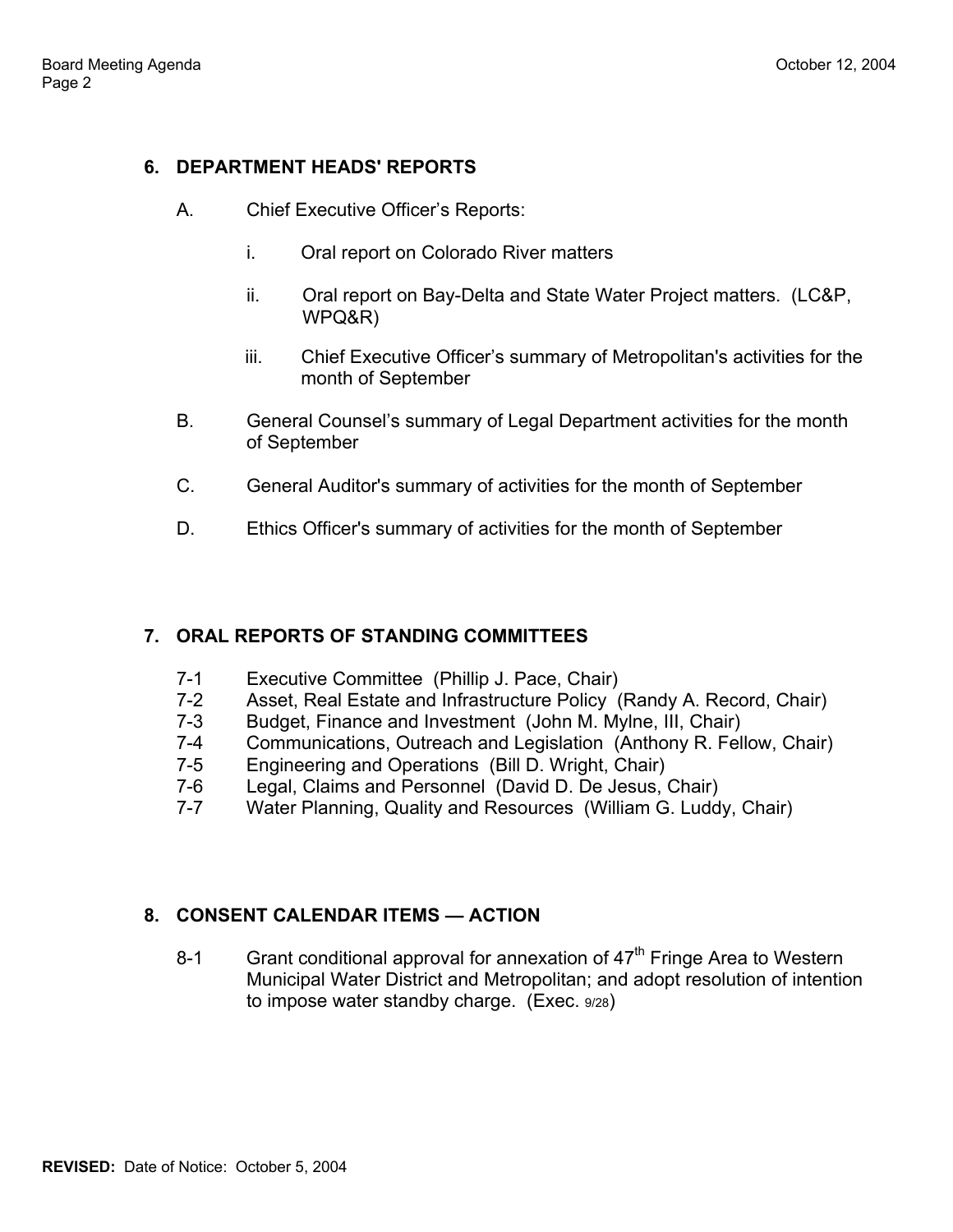#### **Recommendation:**

**Option #1:** 

**Adopt the CEQA determination and**

- **a. Grant conditional approval for 47th Fringe Area, concurrently to Western and Metropolitan, conditioned upon receipt in full of annexation fee of \$522,235.40 to Metropolitan if completed by December 31, 2004, or if completed later, at the then current annexation charge rate;**
- **b. Approve Western's proposed Plans for Implementing Water Use Efficiency Guidelines; and**
- **c. Adopt the resolution of intention to impose water standby charge within the proposed annexation territories, substantially in the form of Attachment 3 to the board letter.**
- 8-2 Adopt resolution on property taxes for a redevelopment area in San Bernardino County. (BF&I)

**Recommendation:** 

**Adopt the CEQA determination and resolution, providing that Metropolitan elects to receive its portion of revenue from taxes levied on Amendment No. 1 to the Redevelopment Plan for the San Sevaine Redevelopment Project. These additional revenues are attributable to any increase in Metropolitan's base year tax rate applied to the incremental assessed value of the project property.**

8-3 Approve Administrative Code amendments to include Emergency Storage Program. (BF&I)

**Recommendation:** 

**Option #1:** 

**Adopt the CEQA determination and amend Metropolitan Water District Administrative Code § 4000, Chapters 1 and 5 as set forth in Attachment 2 to the board letter.**

8-4 Authorize revisions to the Administrative Code of The Metropolitan Water District of Southern California to conform to current laws, practices and board authorizations, and make corrections. (LC&P)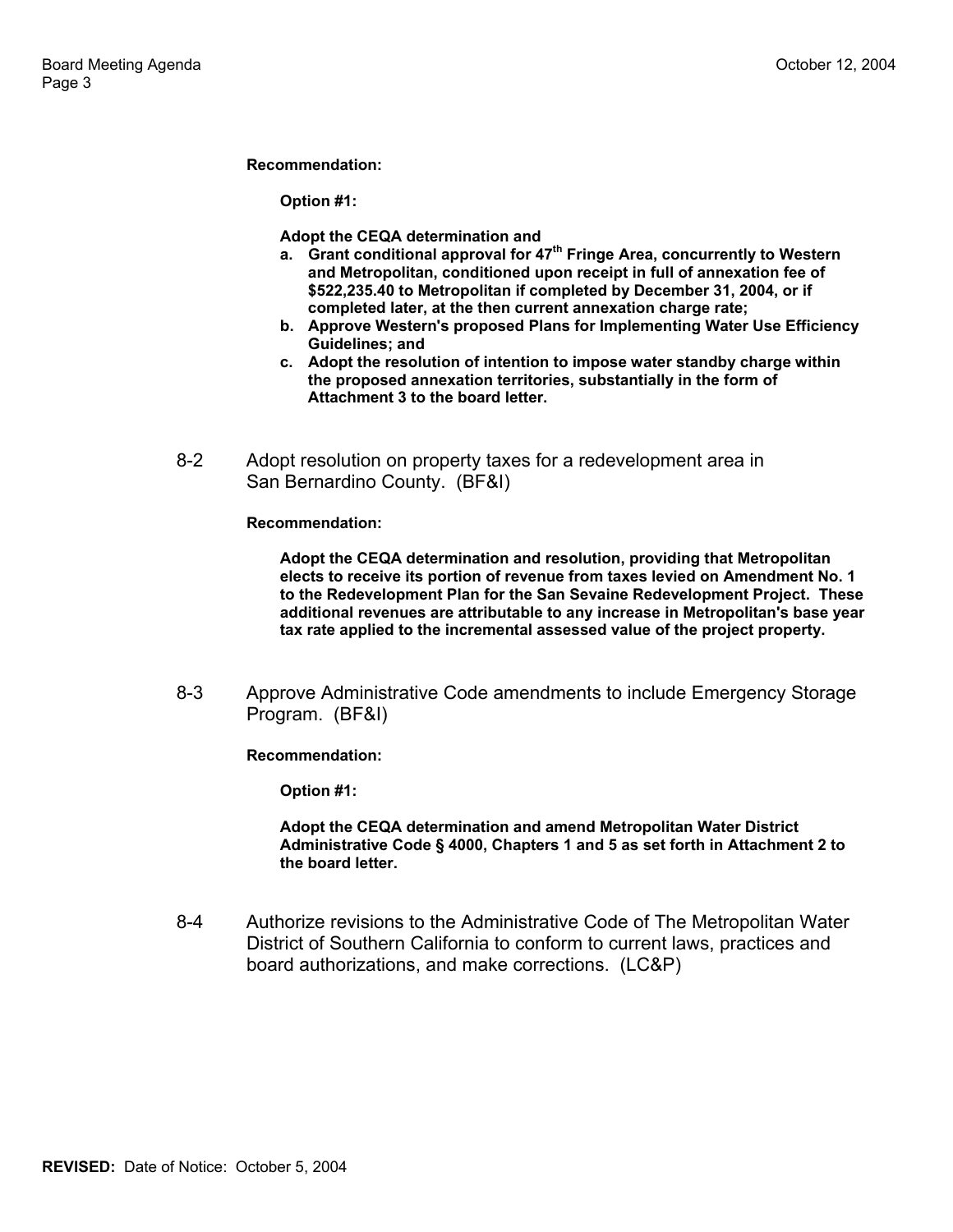**Recommendation:** 

**Option #1:** 

**Adopt the CEQA determination and approve the changes to the Administrative Code set forth in Attachment 2 to reflect the changes recommended in the board letter.**

8-5 Appropriate \$3.3 million for projects costing less than \$250,000 for fiscal year 2004/05 under the Minor Capital Projects Program (Approp. 15422). (E&O)

**Recommendation:** 

**Option #1:** 

**Adopt the CEQA determination and**

- **. Appropriate \$3.3 million for the Minor Capital Projects Program for 2004/05 for projects costing less than \$250,000;**
- **. Authorize the CEO to initiate capital projects costing less than \$250,000 and perform all work including the preparation of necessary environmental documentation; and**
- **a. Designate the CEO as the decision-making body for purposes of reviewing, approving, and certifying any environmental documentation that may be required for such projects.**
- 8-6 Award a contract for \$871,200 to L. D. Anderson, Inc. for construction of a connector road between the Arrowhead Tunnel portals of the Inland Feeder Program (Approp. 15122). (E&O)

**Recommendation:** 

**Option #1:** 

#### **Adopt the CEQA determination and award a contract for \$871,200 to L. D. Anderson, Inc. for construction of the Arrowhead Tunnels connector road.**

8-7 Authorize request to ACWA to sponsor a Public Records Act amendment to exempt records relating to the location and security of public water systems and facilities. (CO&L)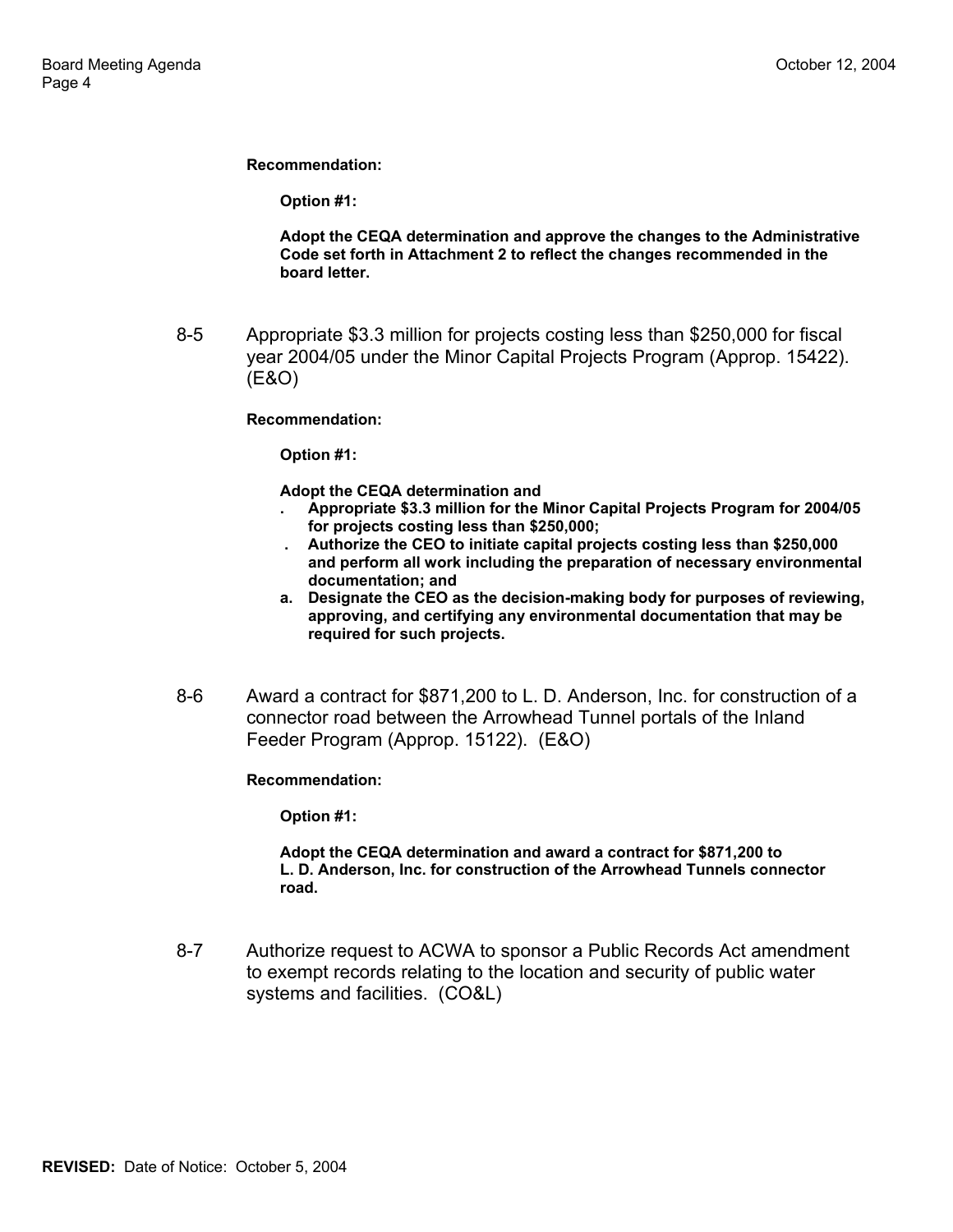**Recommendation:** 

**Option #1:** 

**Adopt the CEQA determination and authorize staff to request that ACWA sponsor legislation adding a specific exemption to the PRA for geological data, security plans, assessments, reports or measures pertaining to a California public water system and public water system facilities.** 

8-8 Authorize revisions to the Administrative Code of The Metropolitan Water District of Southern California regarding salaries and benefits for unrepresented employees. (LC&P)

#### **Recommendation:**

**Option #1:** 

**Adopt the CEQA determination and approve the changes to the Administrative Code set forth in Attachment 2 to reflect the changes recommended in the board letter.**

## **(END OF CONSENT CALENDAR)**

## **9. OTHER BOARD ITEMS — ACTION**

9-2 Appropriate \$6.31 million; and award two contracts to replace filter media in the amount of \$2,717,518 to Carbon Activated Corp. for the Jensen Improvements Program (Approp. 15371), and \$2,208,850.71 to ERS Industrial Services, Inc. for the Mills Improvements Program (Approp. 15381). (E&O)

**Recommendation:** 

**Option #1:** 

**Adopt the CEQA determination and**

- **a. Appropriate \$6.31 million in budgeted funds;**
- **b. Award a construction contract for \$2,717,518 to Carbon Activated Corp. for partial replacement of filter media at the Jensen filtration plant Modules 1, 2, and 3; and**
- **c. Award a construction contract for \$2,208,850.71 to ERS Industrial Services, Inc. for replacement of filter media at the Mills filtration plant Modules 3 and 4.**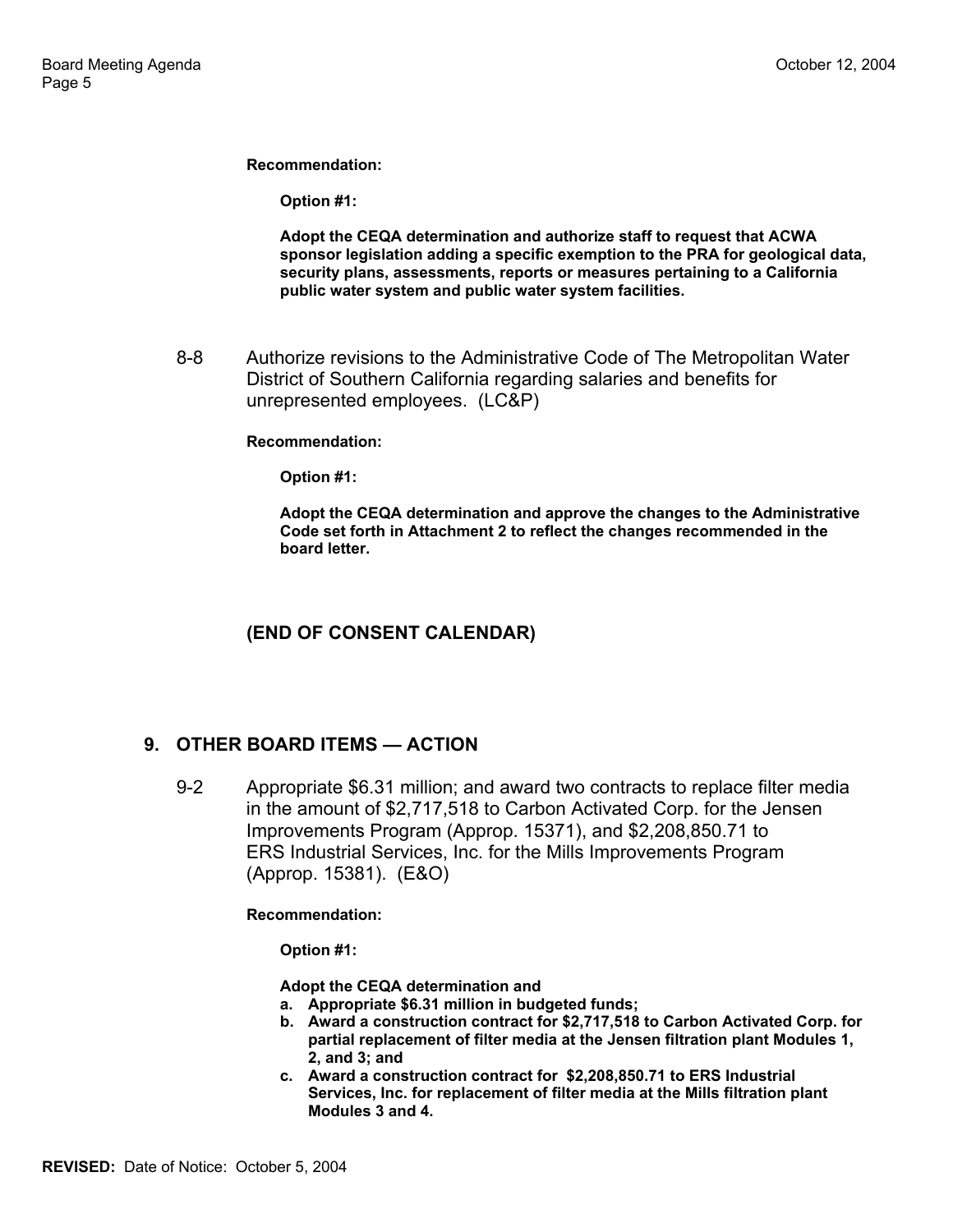9-3 Authorize an agreement for \$5 million with Butier Construction Managers for construction support services; authorize an agreement for \$4 million with P&D Environmental for environmental mitigation monitoring services; and authorize an increase of \$1.3 million to an agreement with Vanir Construction Management, Inc. for project management support for the San Diego Pipeline No. 6 North Reach and Service Connection EM-21 projects (Approp. 15121). (E&O)

#### **Recommendation:**

**Option #1:** 

**Adopt the CEQA determination and** 

- **a. Authorize agreements with Butier Construction Managers for construction support services in an amount not to exceed \$5 million, and with P&D Environmental for environmental mitigation monitoring services in an amount not to exceed \$4 million; and**
- **b. Authorize an increase to the professional services agreement with Vanir Construction Management, Inc. for project management support for a new not-to-exceed total of \$2.5 million.**
- 9-4 Adopt resolution to approve notice of potential discontinuance of service of surplus water from October 1, 2005 through September 30, 2006. (WPQ&R) **(Two thirds vote required)**

**Recommendation:** 

**Option #1:** 

**Adopt the CEQA determination and the Resolution of the Board of Directors giving notice of potential discontinuance of service of Interim Agricultural Water Program water in 2005.** 

9-5 Approve revisions to Annexation Policy in the Metropolitan Water District Administrative Code § 3107: Water-Use Efficiency Guidelines. (WPQ&R)

**Recommendation:** 

**Option #1:** 

**Adopt the CEQA determination and revisions to § 3107 of the Administrative Code as shown in Attachment 1 to the board letter.**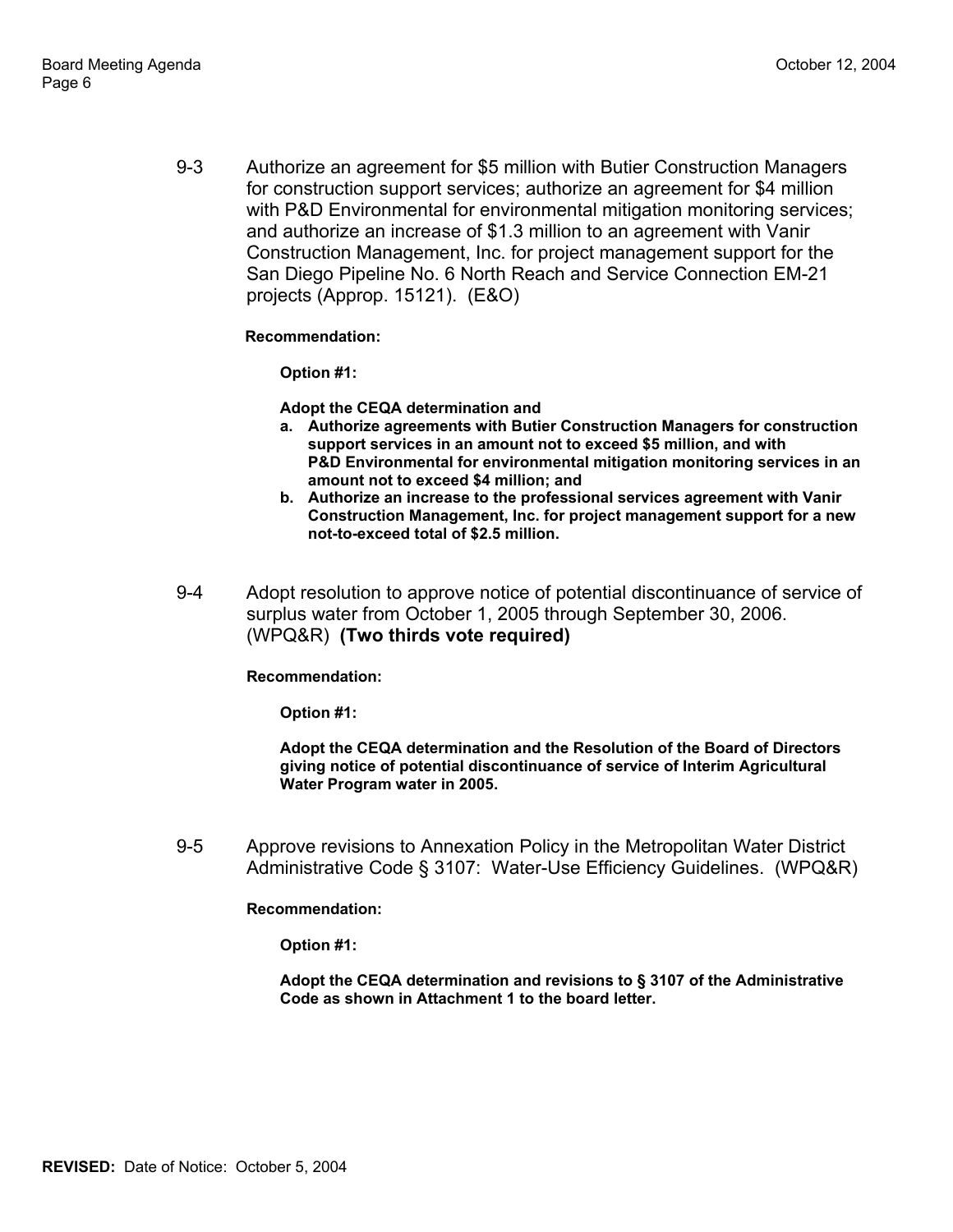9-6 Approve paying initial fees for pursuing one-year water transfer option agreements with Central Valley water districts. (WPQ&R)

**Recommendation:** 

**Option #1:** 

**Adopt the CEQA determination and authorize paying initial fees to pursue up to 125,000 acre-feet of one-year water transfer option agreements with Central Valley water districts.** 

9-7 Authorize entering into an agreement with DHI in an amount not to exceed \$2.3 million to develop and implement a Real Time Operating System for Metropolitan's water conveyance and distribution system (Approp. 15397). (ARE&IP)

**Recommendation:** 

**Option #1:** 

**Adopt the CEQA determination and authorize entering into an agreement with DHI in an amount not to exceed \$2.3 million to develop and implement a Real Time Operating System for Metropolitan's water distribution system.** 

9-8 Authorize the Chief Executive Officer to sell the Ormond Beach property which has been determined to be surplus to Metropolitan's needs: 289 acres at Edison Drive and McWane Boulevard in Oxnard, Ventura County, California. (ARE&IP) **[Conference with real property negotiators: property is Ormond Beach property (MWD Parcel No. ORMOND1-01-100); agency negotiators: Anatole Falagan, Laura Simonek and Harley Searcy; negotiating parties: Metropolitan Water District of Southern California, city of Oxnard and California Coastal Conservancy; under negotiation: price and terms; to be heard in closed session pursuant to Gov. Code § 54956.8]** 

**Recommendation:** 

**Option #1:** 

**Adopt the CEQA determination and**

- **a. Authorize the CEO to sell the subject surplus property of 289 acres;**
- **b. In compliance with Government Code § 54222, Surplus Lands Act, accept the offer on 276 acres from The California Coastal Conservancy, a prescribed agency, on behalf of The Nature Conservancy;**
- **c. In compliance with Metropolitan's Administrative Code § 8254, accept the offer on 13 acres from the Oxnard Community Development Commission; and**
- **b. Include provisions with condition subsequent wherein utility corridors, access easements, and mitigation areas are reserved.**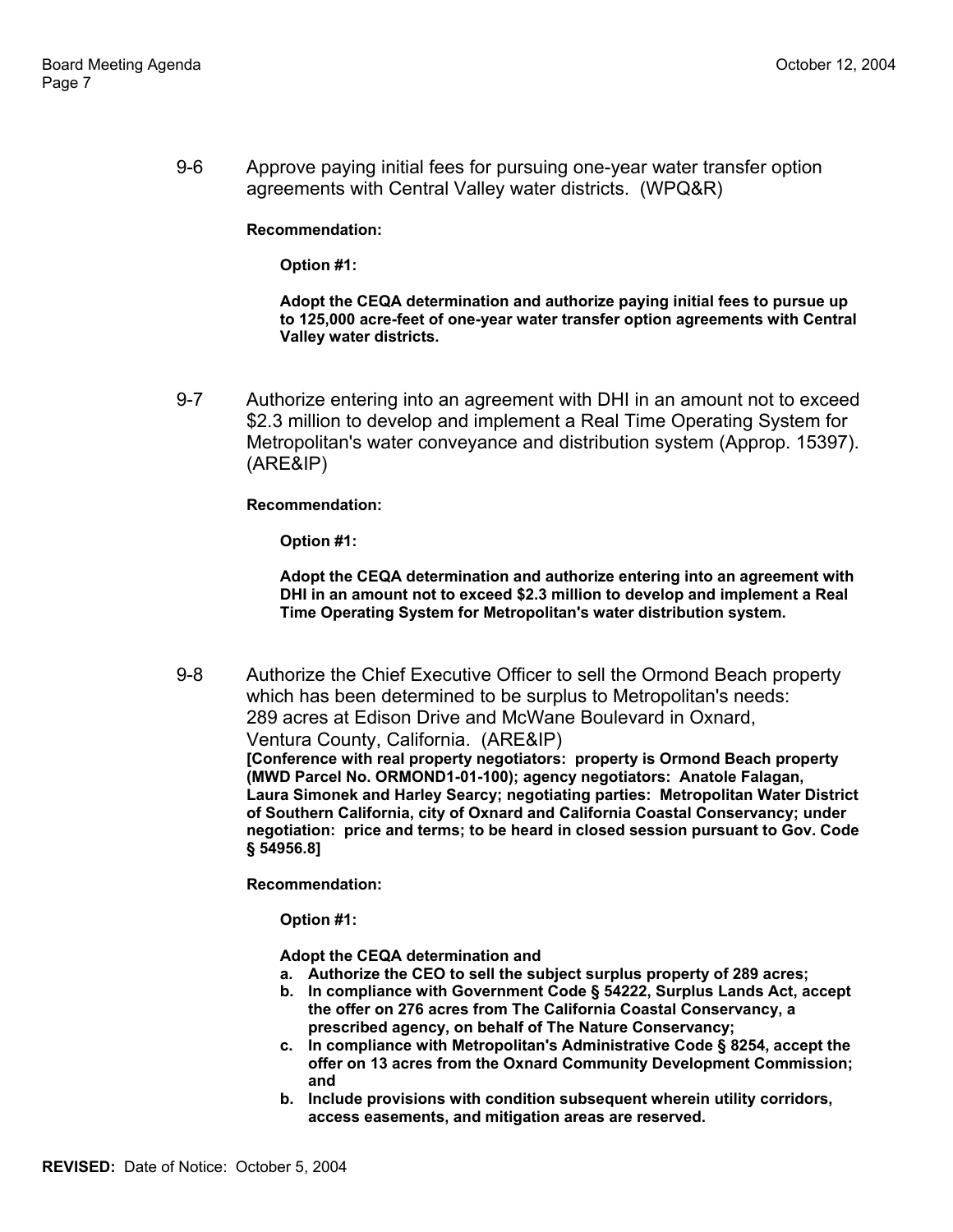9-9 Appropriate \$3.2 million, including \$3 million for advertising purchases; and amend contract with Fraser Communications to a maximum amount payable of \$4.35 million through June 2005 to extend conservation advertising campaign. (CO&L)

#### **Recommendation:**

**Option #1:** 

**Adopt the CEQA determination and** 

- **a. Appropriate \$3.2 million in unbudgeted Operations and Maintenance funds; and**
- **b. Authorize the CEO to amend Agreement No. 61474 with Fraser Communications from a maximum amount payable of \$1.15 million to an amount not to exceed \$4.35 million. Of the \$3.2 million, \$3 million will be used for purchase of advertising space and \$200,000 for production costs.**
- 9-10 Affirm the Chief Executive Officer's determination of eleven parcels near the Diamond Valley Lake facilities as surplus to Metropolitan's needs: 44.8 total acres designated as MWD Parcel Nos. 144-1-789, 791,797, 799, 805, 811, 813, 817, 821, 871, 875 in Hemet, Riverside County, California. (ARE&IP)

#### **Recommendation:**

**Option #1:** 

**Adopt the CEQA determination and** 

- **a. Affirm the Chief Executive Officer's determination that the subject properties comprising 44.8 acres are surplus and prepare disposition plan for properties in their current condition; and**
- **b. Establish provision with condition subsequent wherein utility corridors and access easements and mineral rights are reserved.**
- 9-11 Report on *Shank/Balfour Beatty, a Joint Venture vs. Metropolitan Water District of Southern California*. (LC&P) **[Conference with legal counsel—existing litigation (***Shank/Balfour Beatty, a Joint Venture vs. Metropolitan Water District of Southern California***, LASC Case No. BC 283438 (consolidated with BC 283439)); to be heard in closed session pursuant to Gov. Code § 54956.9(a)]**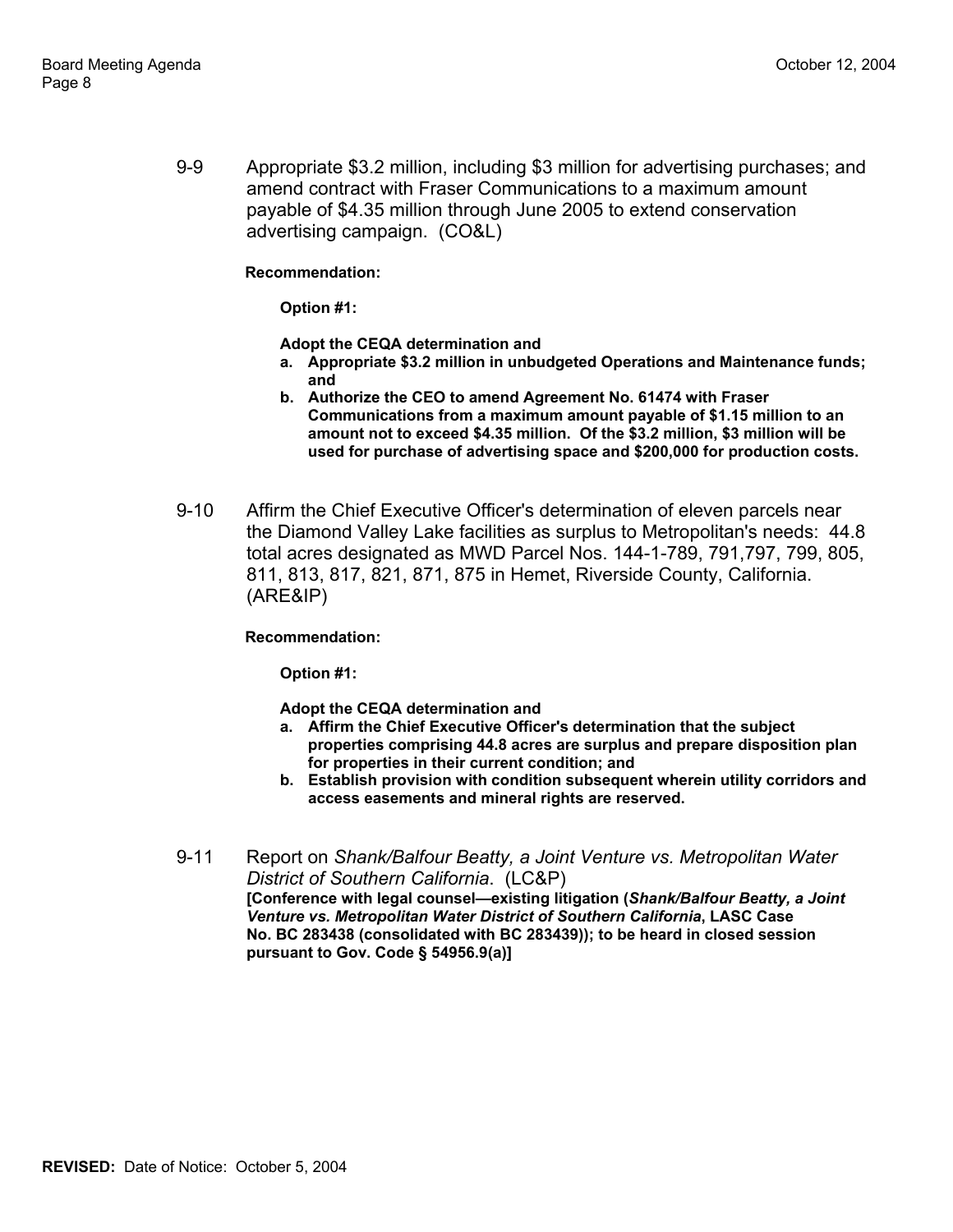9-12 Authorize entering into an agreement for external audit services with KPMG for \$208,350.

**Recommendation:** 

**Option #1:** 

**Adopt the CEQA determination and authorize the General Auditor to enter into a contract for external audit services with the firm of KPMG for the annual and quarterly audits for fiscal year June 30, 2005, in an amount not to exceed \$208,350.** 

9-13 Approve Storage and Interstate Release Agreement regarding Colorado River water. (WPQ&R)

**Recommendation:** 

**Option #1:** 

**Adopt the CEQA determination and approve entering into a storage and interstate release agreement with SNWA, the Colorado River Commission of Nevada, and the Bureau of Reclamation authorizing the storage of Nevada's unused apportionment of Colorado River water in Metropolitan's facilities and future intentional creation of unused apportionment in an equal amount to the water stored for delivery to Nevada.** 

9-14 Confirm Chief Executive Officer's action to withdraw from National Water Research Institute. (Exec. 9/28)

#### **10. BOARD INFORMATION ITEMS**

- 10-1 Status report for the Inland Feeder Program for activities through August 2004. (E&O) **[Any discussion of litigation to be heard in closed session. Conference with legal counsel—existing litigation (***Shank/Balfour Beatty, a Joint Venture vs. Metropolitan Water District of Southern California***, LASC Case No. BC 283438); to be heard in closed session pursuant to Gov. Code § 54956.9(a). Any discussion of potential litigation relating to the December 2003 Waterman Canyon Floods to be heard in closed session pursuant to Gov. Code § 54956.9(b)]**
- 10-2 California Friendly Water Efficiency Recognition Program. (CO&L)